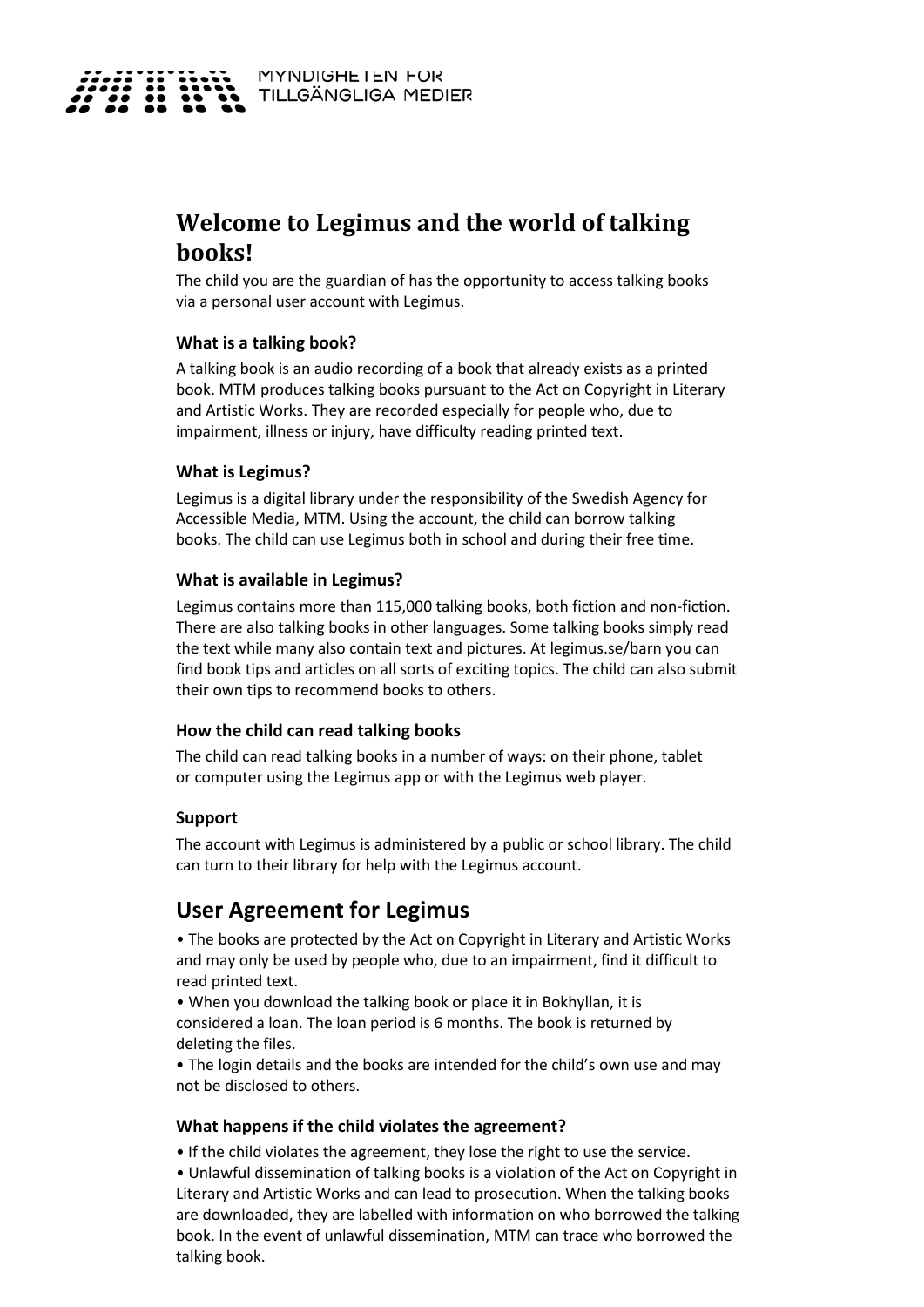# **Data Protection**

MTM stores and uses your and your child's personal data in accordance with the General Data Protection Regulation (GDPR, 2016/679/EU). The name, e-mail address and personal identity number, or date of birth and designation number on the Asylum Seeker Card (LMA card), are registered in MTM's user register. The same applies to the name and date of birth of the child's guardian. The name, e-mail address and personal identity number, or date of birth and designation number on the Asylum Seeker Card (LMA card), must always be entered in the user register. MTM cannot issue an account if you oppose such registration. The data may be used to conduct statistical surveys and evaluations of our services. You are always entitled to refuse to be contacted for surveys. This can be done through "Mina sidor" at legimus.se or by contacting your library.

Persons with protected personal data may request that their data is handled in a classified part of the register. Information registered here only includes the personal identity number and e-mail address, or date of birth, designation number on your child's Asylum Seeker Card (LMA card) and e-mail address, along with the name and date of birth of a guardian. Only a limited number of people at MTM can see the data.

Learn more about how we process personal data in our privacy policy. This can be found a[t www.mtm.se/hantering-av-personuppgifter/](http://www.mtm.se/hantering-av-personuppgifter/)

MTM has the right to change the user rules if justified. As the guardian of a child using Legimus, you are obliged to keep updated on any changes on your own initiative and to promptly notify MTM's Call Centre of any objection to such changes. If you object to a change, access to Legimus may be revoked on MTM's initiative.

This agreement has been updated on 22/05/2018 and is valid until further notice.

#### **The guardian's consent**

With this form, you as guardian give your consent to the child being registered as a Legimus user.

#### **The child's data**

First name

#### Surname

E-mail to be used as a username for Legimus and to receive login details and information. Ideally avoid the e-mail address associated with the child's school as it is deleted when the child finishes school.

Personal identity number or coordination number

*If the child is seeking asylum in Sweden:* Date of birth

Asylum Seeker Card (LMA) number (XX-XXXXX)